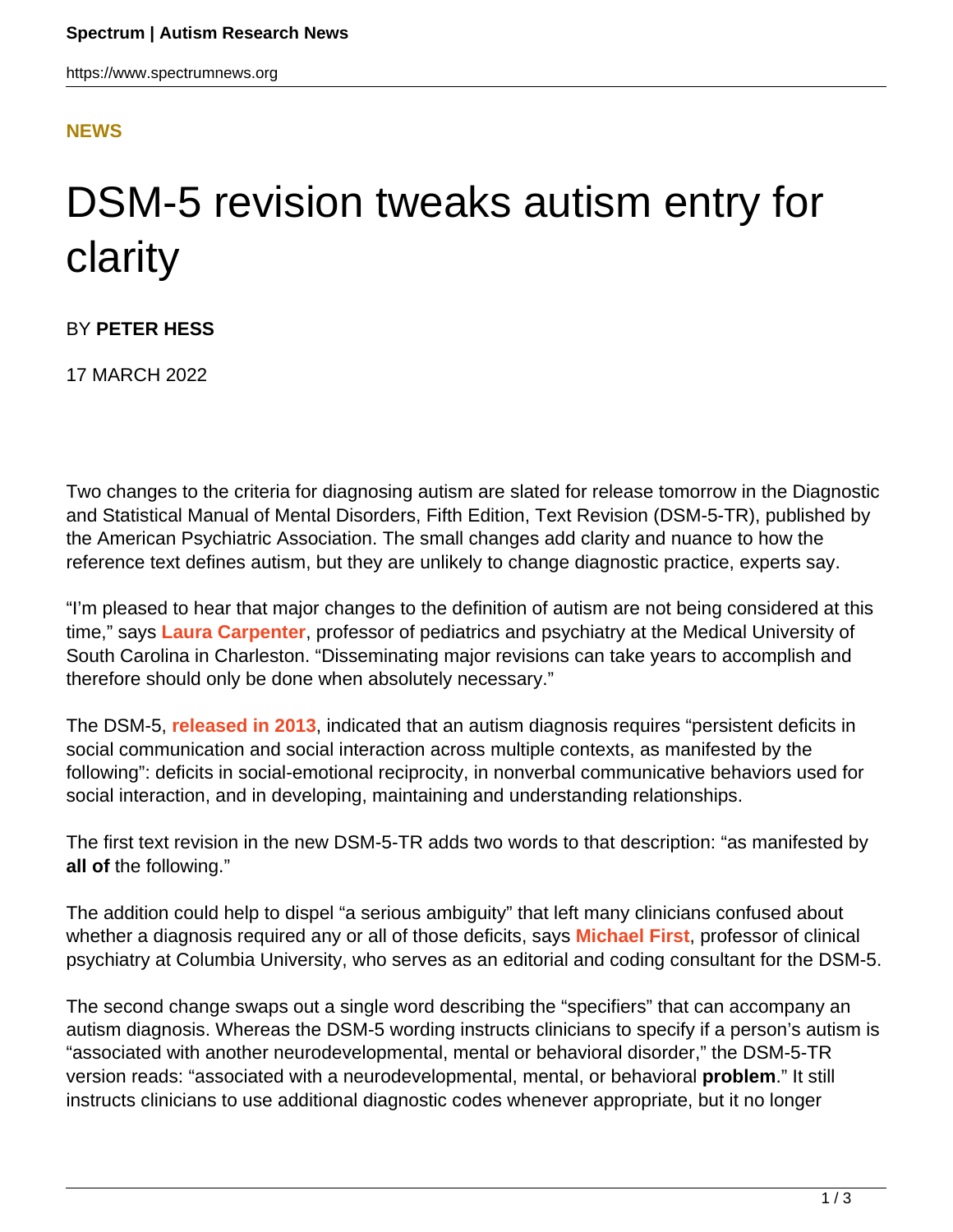requires specifiers to be diagnosable conditions.

This second change now makes it possible for clinicians to indicate co-occurring problems, such as self-injury, that don't "rise to the level of disorder," First says.

The first revision more accurately reflects what the DSM-5 working group always intended, First says. "People send emails to us saying, 'I don't understand how to interpret this,'" he says. "Those are the people who bothered to write in to us, so God knows the actual impact" on diagnosis and prevalence numbers.

There are no data, but the impact has probably been minimal, says **[Catherine Lord](https://www.spectrumnews.org/news/profiles/cathy-lord-setting-standards-for-autism-diagnosis/)**, distinguished professor of psychiatry and education at the University of California, Los Angeles. "Hopefully, almost everybody making diagnoses got the message eventually that all three were required, even if it was slightly unclear." Lord is a member of the DSM-5 neurodevelopmental disorders committee, but she did not work on this text revision.

"It seems like more of a theoretical concern," Carpenter agrees. "I have never heard of someone going by the 'any' definition."

The impact of the changes will ultimately depend on the expertise of the clinicians who interpret them, says **[David Skuse](https://www.spectrumnews.org/author/davidskuse/)**, professor of behavioral and brain sciences at University College London in the United Kingdom. "Those with greater expertise and clinical confidence are unlikely to change their clinical practice."

The second change — to broaden the idea of specifiers — is clearly helpful, Lord and Skuse both say.

Skuse wrote the main text for the autism criteria in the International Classification of Diseases 11<sup>th</sup> Revision (**[ICD-11](https://icd.who.int/en)**), the World Health Organization's manual that specifies codes for health conditions and causes of death. ICD-10, the previous version, did not allow providers to list a cooccurring diagnosis, such as attention deficit hyperactivity disorder, alongside autism, and neither did the DSM-IV, the previous version of the DSM. Removing that prohibition was one of the most sensible changes from the DSM-IV to the DSM-5, he says.

"It does move us a little more beyond precision medicine (which is genetics) to recognition of the importance of lots of other things that make a difference in the quality of life," Lord adds. "Someday we'll even be able to get strengths in there!"

Some research has suggested that the DSM-5's criteria, compared with those in the DSM-IV, **[exclude some autistic people](https://www.spectrumnews.org/news/analysis-of-new-diagnostic-criteria-for-autism-sparks-debate/)** from diagnosis. **[Fred Volkmar](https://www.spectrumnews.org/author/fredvolkmar/)**, professor of child psychiatry, pediatrics and psychology at the Yale Child Study Center, who led one 2012 study on this question, has continued to argue that the criteria are **[too narrow](https://www.spectrumnews.org/opinion/viewpoint/narrowing-autism-dsm-5-runs-counter-idea-broad-spectrum/)** to encompass the full spectrum.